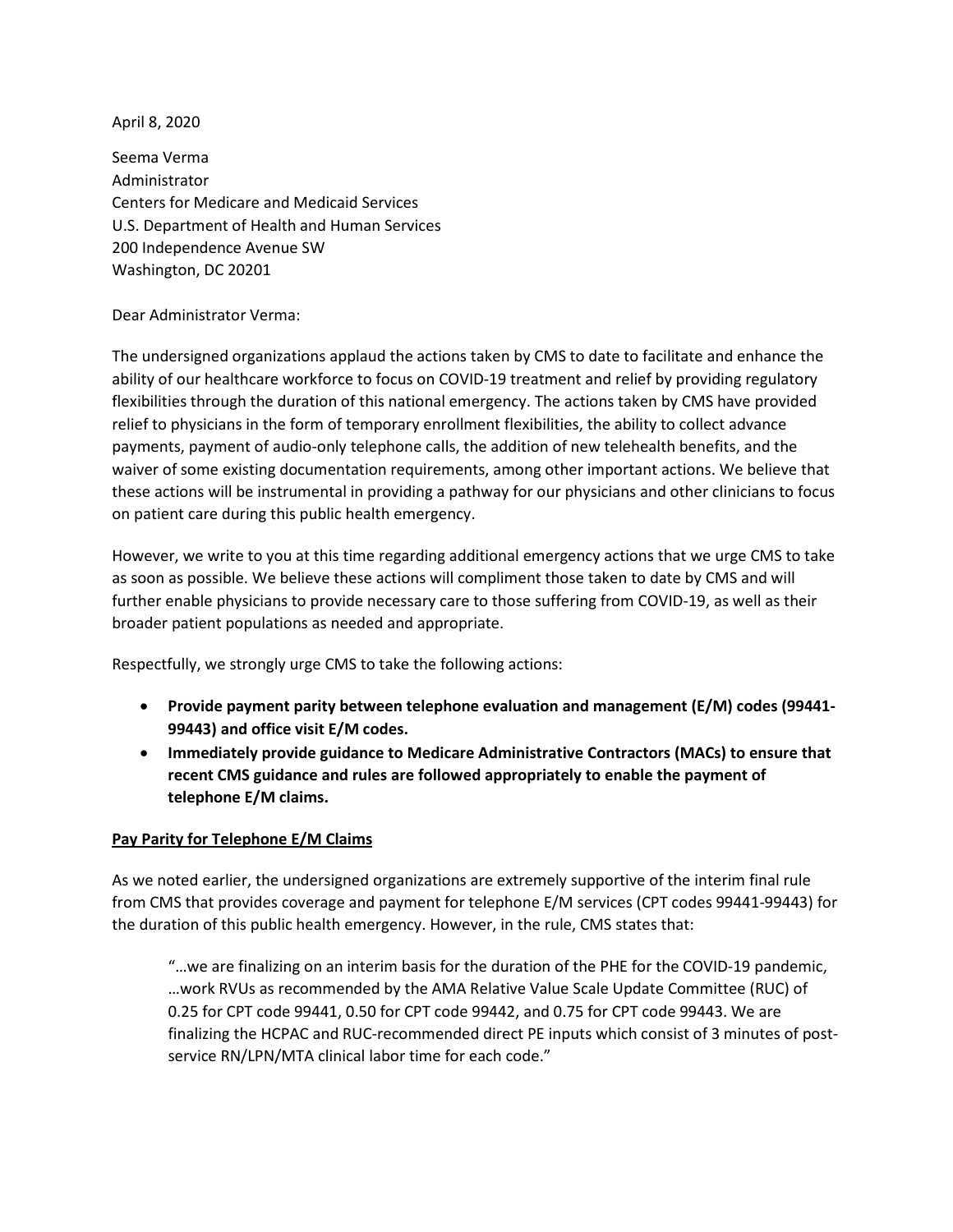These RVUs are significantly lower than RVUs for office visit CPT codes 99201-99215. While we understand that CPT codes 99201-99215 are available via telehealth and at comparable rates as if these were in-person visits, we are concerned that many patients are unable to connect via telehealth with their physicians, as they may not have devices compatible to facilitate the use of telehealth. We have heard from our physicians that during this crisis, they have been able to conduct successful audio-only telephone visits with patients, in lieu of in-person or telehealth visits, obtaining about 90 percent of the information they would collect using audio and video capable equipment.

Patients are foregoing visits with their doctor all-together or speaking to their physician via telephone audio only. As you may imagine, the fact that the rates for audio-only phone calls are considerably lower than that for office visit E/M codes creates a financial hardship for practices using these audio-only calls at a time when they are already struggling to stay afloat. Additionally, not reimbursing for telephone visits (99441-99443)—at a payment level on par with in-person visits—disproportionally affects physicians and practices taking care of elderly and underserved patients. Many of these patients are managing multiple chronic conditions, do not have smartphones, or may have a smartphone, but do not know how to use FaceTime or Skype. These individuals are the ones who most need to practice social distancing from physician practices and clinics—and in some cases, from their own family members—to protect themselves from exposure to the virus while still receiving uninterrupted care. **Accordingly, we strongly encourage CMS to provide (at least temporarily) parity between office visit codes (99201- 99215) and telephone E/M codes (99441-99443) to ensure that patients have maximum ability to engage with their doctors during this public health emergency. This could be done by correlating RVUs from CPT codes 99212-99214 to 99441-99443.**

## **Guidance to MACs on Telephone Visits**

As we have noted, many patients do not have video-capable devices and/or adequate internet or cellular coverage to conduct an encounter by any means other than on their land lines. The coverage of telephone calls by CMS is a great addition to the toolbox for physicians. Following the publishing of the [interim final rule](https://www.cms.gov/files/document/covid-final-ifc.pdf) by CMS on March  $31<sup>st</sup>$ , our specialties have heard from our members that MACs are denying claims for telephone E/M services, even though CMS established payment for these services retroactive to March 1st.

We understand that CMS may not have transmitted guidance on this subject at the time of this letter, but **we urge you to provide guidance/instructions to MACs as soon as possible to enable them to transmit reimbursement for these claims now that they are billable under Medicare. We also urge CMS to include within this guidance, instruction to MACs to remedy telephone E/M claims that were rejected albeit for a lack of guidance from CMS.** It is critically important that physician practices not have interruptions in reimbursement of claims during this pandemic so that they can move swiftly to care for patients.

Our organizations sincerely appreciate the agency's swift actions to combat COVID-19. We urge you to consider our recommendations in this letter to build upon existing efforts so that patients can get the critical care they need during these difficult times. Should you have any questions regarding the matters contained herein, please reach out to Corey Barton, MPH, at the American College of Physicians at [cbarton@acponline.org.](mailto:cbarton@acponline.org)